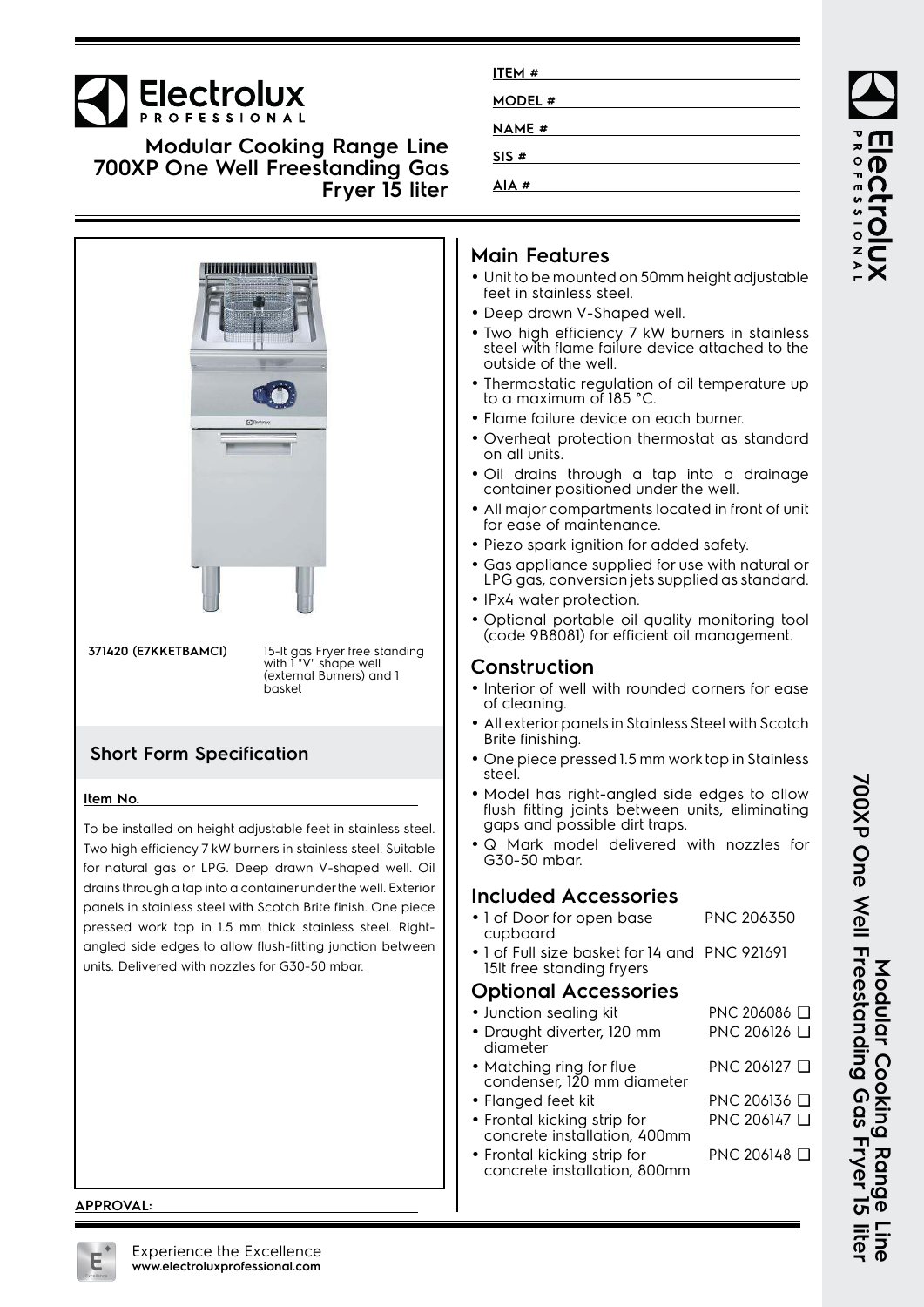

#### **Modular Cooking Range Line 700XP One Well Freestanding Gas Fryer 15 liter**

| • Frontal kicking strip for concrete<br>installation, 1000mm                     | <b>PNC 206150</b> | ❏      |
|----------------------------------------------------------------------------------|-------------------|--------|
| • Frontal kicking strip for concrete<br>installation, 1200mm                     | <b>PNC 206151</b> | □      |
| • Frontal kicking strip for concrete<br>installation, 1600mm                     | PNC 206152        | ◻      |
| • Frontal kicking strip, 400mm (not for PNC 206175<br>refr-freezer base)         |                   | □      |
| · Frontal kicking strip, 800mm (not for PNC 206176<br>refr-freezer base)         |                   | □      |
| · Frontal kicking strip, 1000mm (not<br>for refr-freezer base)                   | PNC 206177        | ❏      |
| · Frontal kicking strip, 1200mm (not<br>for refr-freezer base)                   | PNC 206178        | ◻      |
| • Frontal kicking strip, 1600mm (not<br>for refr-freezer base)                   | PNC 206179        | ◻      |
| • Kit 4 feet for concrete installation<br>(not for 900 line free standing grill) | <b>PNC 206210</b> | ◻      |
| • Sediment tray for 15It fryers                                                  | PNC 206235        | ❏      |
| • Pair of side kicking strips                                                    | PNC 206249        | ◻      |
| • Pair of side kicking strips for<br>concrete installation                       | PNC 206265        | ❏      |
| · Oil drain pipe for 15It free standing<br>fryer                                 | PNC 206301        | ◻      |
| • Chimney upstand, 400mm                                                         | <b>PNC 206303</b> | ❏      |
| • Right and left side handrails                                                  | PNC 206307        | □      |
| • Back handrail 800 mm                                                           | PNC 206308        | ❏      |
| • Flue condenser for 1/2 module, 120<br>mm diameter                              | PNC 206310        | ❏      |
| • Door for open base cupboard                                                    | <b>PNC 206350</b> | □      |
| • Base support for feet or wheels -<br>400mm (700/900)                           | PNC 206366        | ◻      |
| • Base support for feet or wheels -<br>800mm (700/900)                           | PNC 206367        | □      |
| · Base support for feet or wheels -<br>1200mm (700/900)                          | PNC 206368        | □      |
| • Base support for feet or wheels -<br>1600mm (700/900)                          | PNC 206369        | □      |
| • Base support for feet or wheels -<br>2000mm (700/900)                          | PNC 206370        | ❏      |
| • Rear paneling - 600mm<br>(700/900XP)                                           | <b>PNC 206373</b> | ❏      |
| • Rear paneling - 800mm (700/900)                                                | PNC 206374        | ❏      |
| • Rear paneling - 1000mm (700/900)                                               | PNC 206375        | $\Box$ |
| • Rear paneling - 1200mm (700/900)                                               | PNC 206376        | $\Box$ |
| • Chimney grid net, 400mm<br>(700XP/900)                                         | PNC 206400        | ❏      |
| • Base support for feet/wheels<br>(600mm)                                        | <b>PNC 206431</b> | ❏      |
| • Kit G.25.3 (NI) gas nozzles for 900<br>fryers                                  | PNC 206467        | ப      |
| • 2 side covering panels for free<br>standing appliances                         | <b>PNC 216000</b> | ◘      |
| • Full size basket for 14 and 15It free<br>standing fryers                       | <b>PNC 921691</b> | n      |
| . 2 half size baskets for 12, 14 and 15It PNC 921692<br>fryers                   |                   | ❏      |

| • Filter for fryer oil collection basin for PNC 921693 | ❏ |
|--------------------------------------------------------|---|
| 7lt, 14lt, 15lt free standing fryers                   |   |
|                                                        |   |

- Unclogging rod for 15lt fryers drainage pipe PNC 921695 ❑
- Deflector for floured products for 15lt fryers PNC 921696 ❑
- Pressure regulator for gas units PNC 927225 □